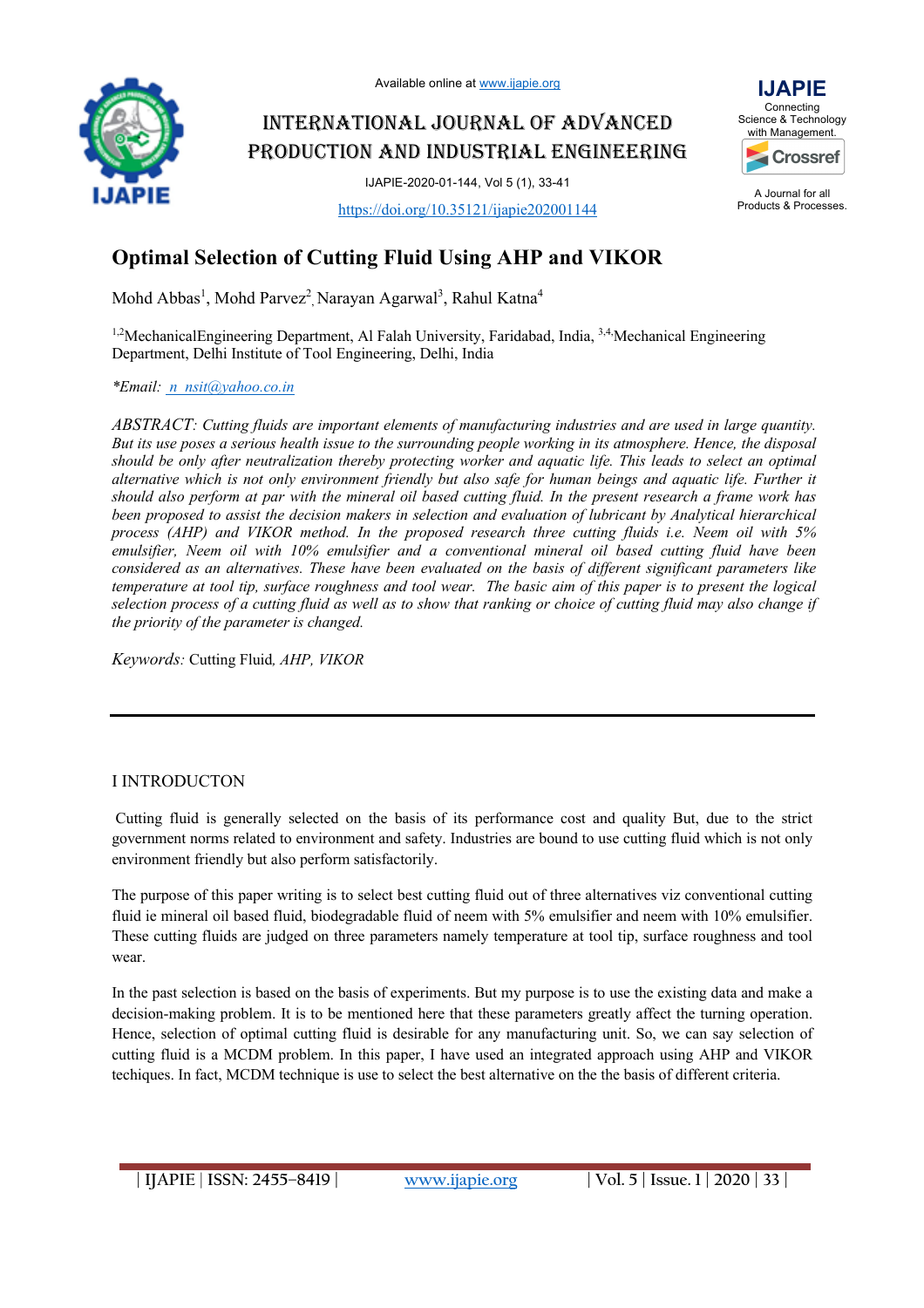Cutting fluids are essential for manufacturing operations [1,2]. A cutting fluids help in increasing the productivity in three ways ie increasing the cutting speed, provide lubrication and cooling effect and thereby decreasing the adverse effect of high temperatures during machining operations.

Cutting fluids is classified in four ways viz straight oil, soluble oil, synthetic oil and semi-synthetic oils [3]. This classification is done on the basis of requirement For example for machining operations we use soluble cutting fluid is used whereas for drilling operations we use straight oils .

Experiments shows that bio- degradable cutting fluid helps in reducing tool and flank wear. [4]. Not only this its performance is better than the conventional cutting fluids [5-8].Though its difficult to develop soluble cutting fluids but once prepared it will retain its stability for a longer duration of time depending upon selection of a correct emulsifier. Due to the biodegradibility and non toxiicity these are safe for workers.

Cutting fluid acts as a lubricant for reducing friction to reduce generation of heat. it also act as a coolant to carry away heat and lastly it act as an anti- weld to prevent work piece under heat and pressure.

As a lubricant , cutting fluid must maintain a strong protective film between the the tool face and the metal . Such a film helps in sliding readily over the tool. proper lubrication helps in lowering power consumption and rate of tool To act as an effective coolant , a cutting fluid should have high thermal conductivity for the absorbtion of heat and its removal .

In industries due to the growing demand for high productivity which is related to high cutting speed , feed and depth of cut . This result in generation of heat and rise in temperature at the cutting zone. . A good surface finish is desirable for aesthetic look It also enhances b the tribological properties, fatigue strength, and corrosion resistance

# **Different Types of Cutting Fluids**

 Soluble Oils Synthetic Oils Semi-Synthetic Oils Straight Cutting Oils

## **Soluble oil**

Oil does not dissolve in water. Oil is suspended in water in the form of tiny globules. Breaking of the oils into tiny particles is done by a chemical known as "Emulsifier". This medium of oil in water is known as an "Emulsion".

"Oil" provides lubricity and "water" ensures cooling. Operations where lubricity is equally important as cooling is, require "Richer emulsions" (higher oil concentration) e.g. Drilling, Milling, Turning. Operations where cooling is the primary role of the coolant permit "higher dilutions" e.g. Grinding.

Soluble oil is capable of forming stable emulsions upto a hardness of 400 ppm. If the water is harder beyond this, "separation" would take place

## **Semi-Synthetic coolants**

Semi-Synthetic coolants contain partially mineral oil and synthetic chemicals. They combine the advantages of synthetic coolants and at the same time the disadvantages are not as in the case of hundred percent synthetics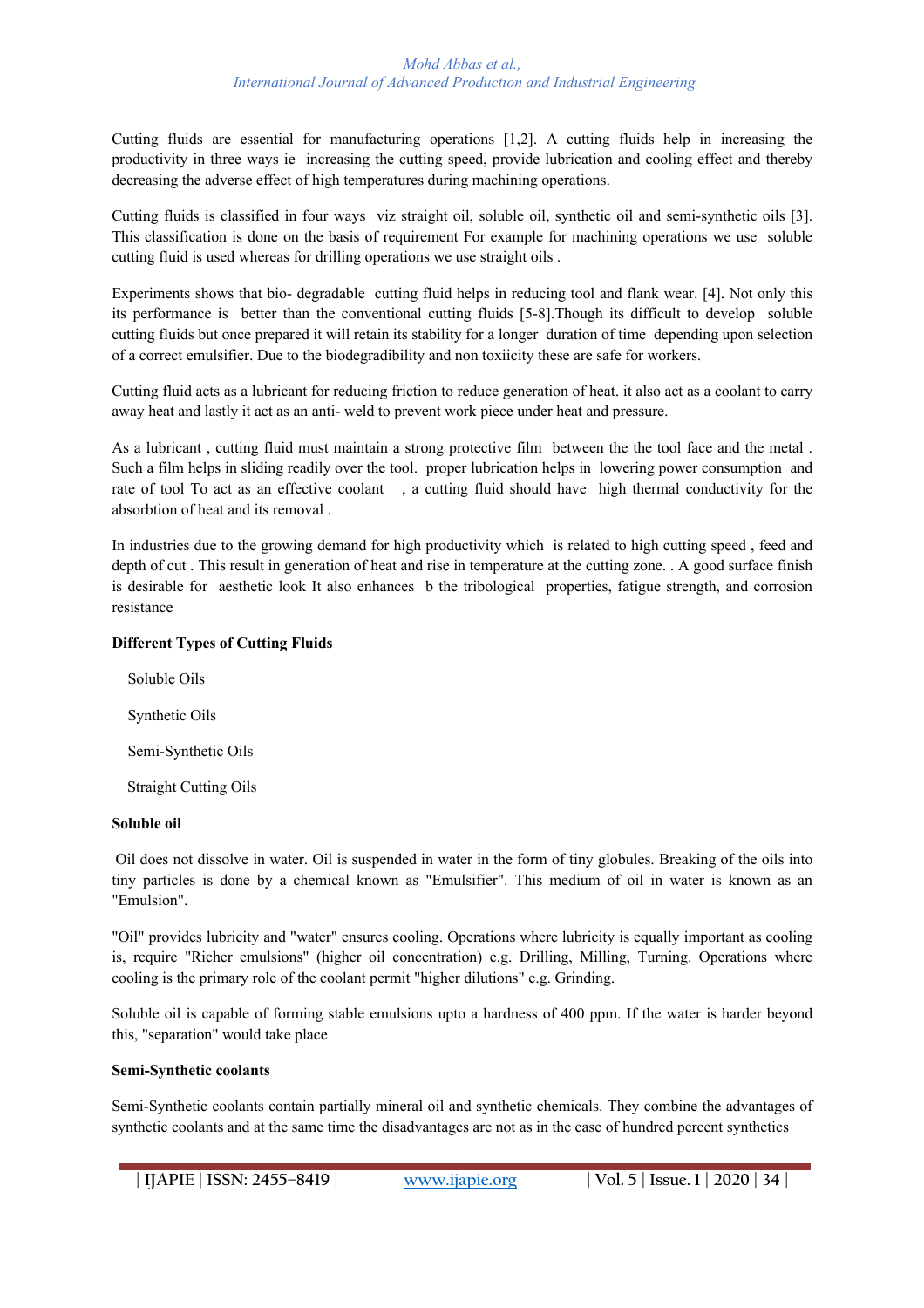# **Straight Cutting Oils or Neat Oils**

Straight Cutting Oils or Neat Oils are pertroleum based mineral oils reinforced with "Extreme pressure" additives (EP additives). For applications where the speed of the tool is very low, depth of cut taken is high, cutting pressures are high, the primary role of coolant is to provide: Adequate lubricity so that friction is reduced

## **Synthetic oils**

Synthetic oils do not contain mineral oil. Instead they contain some synthetic chemicals as substitutes.

 Synthetic coolants have a tendency to foam. If the rate of coolant flow for a particular requirement is very high, excessive foaming can be caused. This would result in poor surface finish and reduced tool life.

# **Literature Survey**

Use of cutting fluid is remarkable . Approximately 40 million metric ton of lubricant is used world wide and is expected to enhance by 44 million metric ton by the year 2022.

With the advent of 4th industrial revolution new materials and productivity has increased a lot

# **Methodology**

Due to the complexity of the task, decision making associated with them is equally complex. Hence, some efficient techniques are required which provide the best solution. For the best choice, this paper has summarized three major and useful techniques of Multiple Criteria Decision Making (MCDM), namely, AHP (Analytic Hierarchy Process) and VIKOR(Technique for Ordered Preference By Similarity to Ideal Solution).(16)

The most important advantage of the multiple criteria methods is their capability of addressing the problems that are marked by different conflicting interests(17)

In the present research a frame work has been proposed to assist the decision makers in selection and evaluation of lubricant by Analytical hierarchical process (AHP) and VIKOR method

A brief introduction for these two processes have been sumarized so that it assist the reader in understanding the concept of two proposed methods.

# **AHP Method**

This technique developed by Satty is often use for solving complex decision problem. It breaks the problem into hierachy of objectives ie attributes (criteria) .Due to the ability to handle situations involving subjective judgments, multiple decision, and consistency of preference, it is most preferred technique

In AHP method, we allot weights to the relative importance of the attributes based on objective function. For this we construct a pair-wise comparison matrix with a scale of the relative importance. Values entered in the pair-wise comparison matrix should be based on Saaty's Nine Point scale. Comparison of an attribute with itself will always be alloted the value of 1. It implies the main diagonal entries of the matrix will always have 1. For the other cells the numbers 3, 5, 7, and 9 are allotedfor "moderate importance," "strong importance," "very strong importance," and "absolute importance" For n number of attributes, the pair-wise comparison matrix will be between the ith attributes and jth attributes which will be a square matrix .A nxn and aij will denote the comparative weightage of ith attribute with jth the attribute.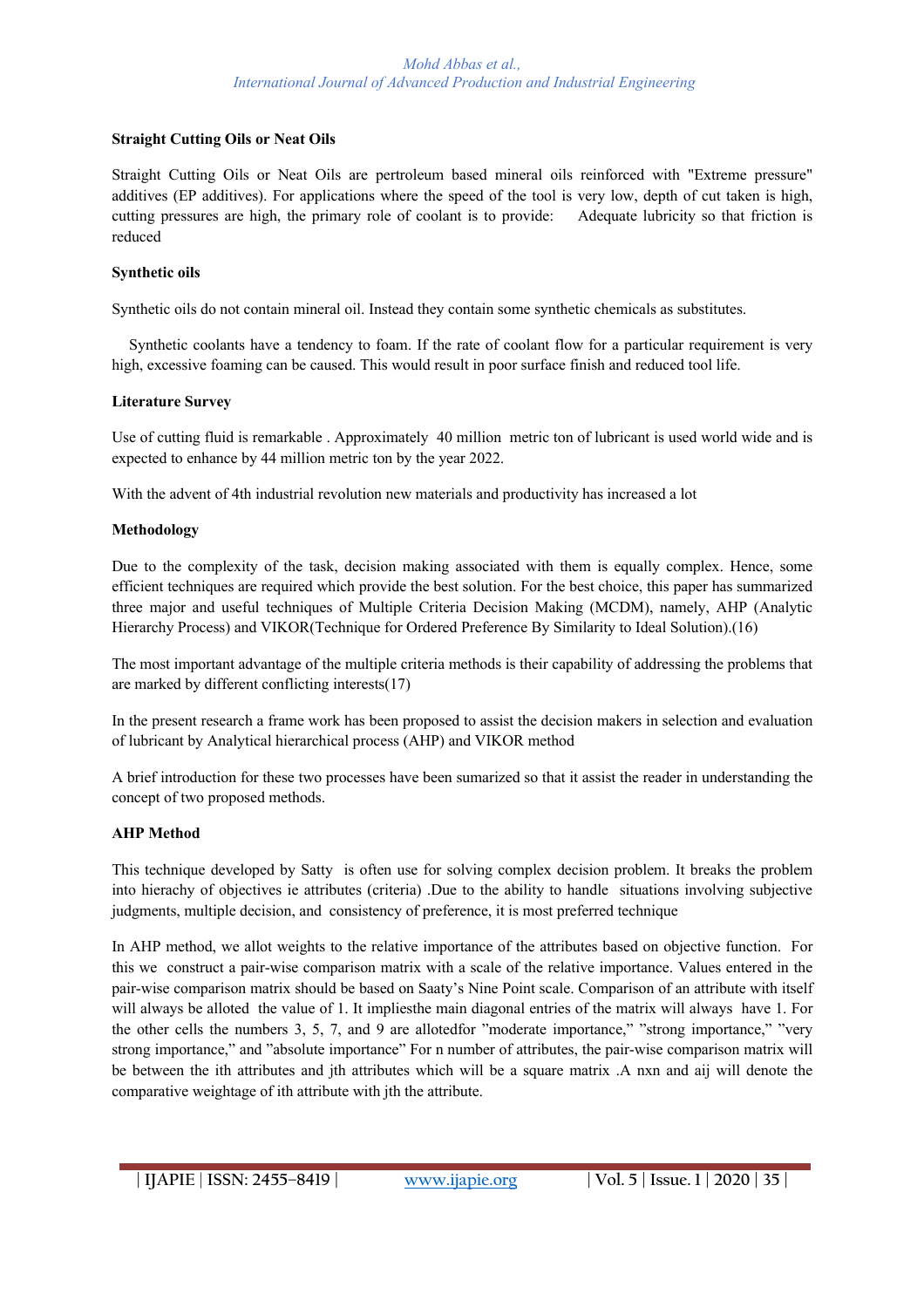In this pair-wise comparison matrix,  $aij = 1$  when  $i = j$  and  $aji = 1/aij$ . The eigenvector or priority weights vector w will be calculated by the summation of each column of the matrix and then divide each element of the matrix with the summation of its column. Then, averaging across the rows will give us the normalized eigen vector. A  $=$   $\| \cdot \|$  a11  $\cdots$  a1n  $\ldots$   $\ldots$  . . . . . . an1  $\cdots$  ann $\| \cdot \|$  We have to know the vector w = [w1,w2,.,wn] which represents the weight of the each criterion which is given in pair-wise comparison matrix A. To recover the vector w from the pair-wise comparison matrix A, it will go for a method of two-step procedure: For each of the A's columns divide each entry in column i of A by the sum of the entries in column i. This yields a new matrix, called Anorm (for normalized) in which the sum of the entries in each column is 1.

The main procedure of AHP is as follows:

Step 1: Construct a decision matrix usingSaaty's nine point scale by pairwise comparison technique

Intensity of Important Definition

1 Equal Importance

3 Moderate Importance

5 Strong Importance

7 Very Strong Importance

9 Extremely Important

2,4,6,8 For the intermediate values

Reciprocals For vice versa Comparison, if i to j is 3, then j to i is 1/3

Step 2: Construct a normalized matrix by dividing each number in a column of the pairwise comparison matrix by its column sum and average each row of the normalized matrix to get the priority vector of each alternative with respect to the particular criteria.

Step3: Calculate the consistency ratio using the formula

CR=CI/RI

CI is Consistency Index and

CI= λmax –n /n-1

Where n=No of criteria

RI= Random number index which depends on the no of criteria's are used in the present problem and taken as per the table 1

Step4: If the consistency ratio is <10% or 0.10 then the level of consistency is acceptable if not so then evaluation process is re- evaluated until its below 0.10.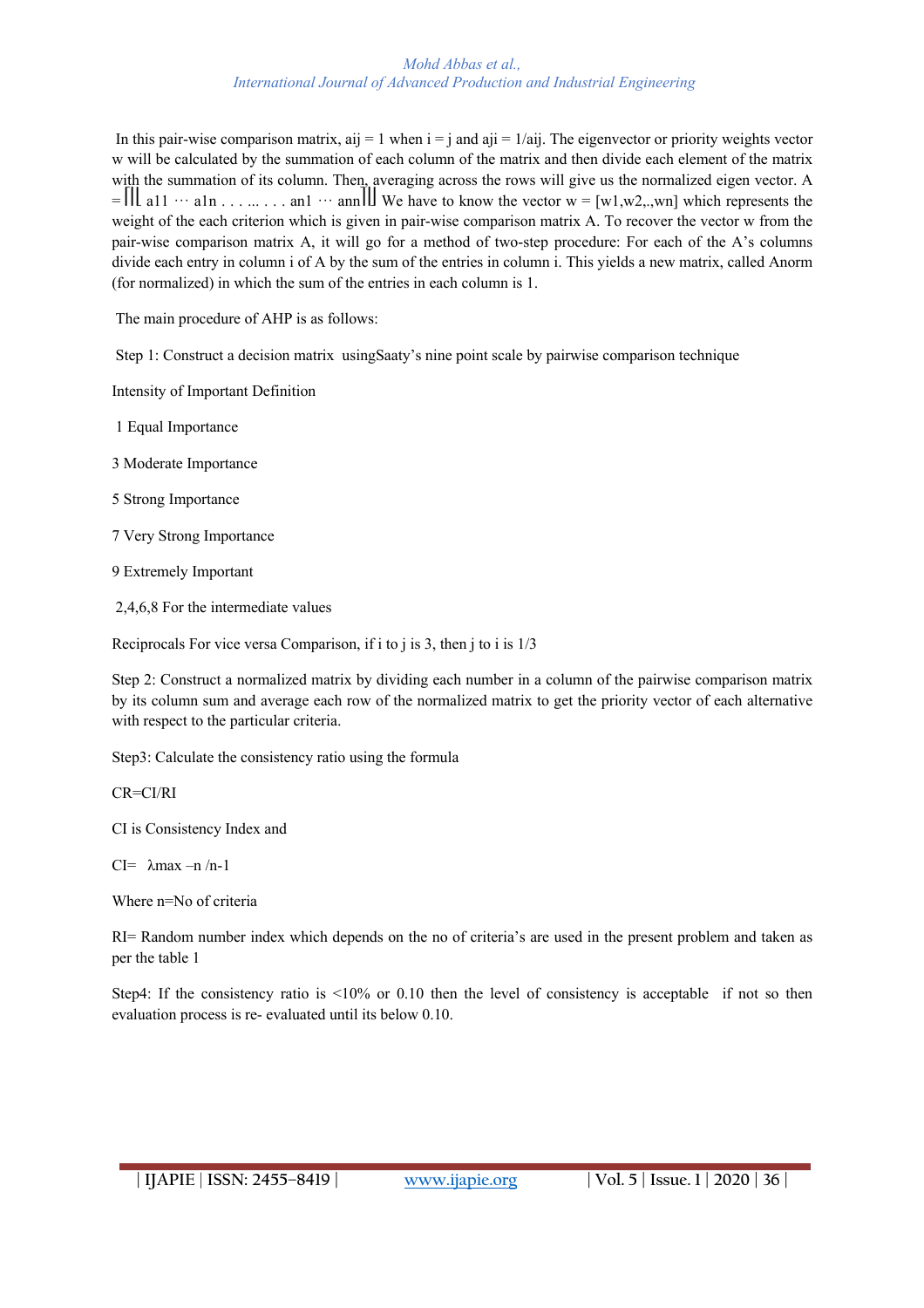# **Table 1: CRITERIA V/S CRITERIA**

|                          | Temperature | <b>Surface Roughness</b> | Tool Wear | <b>NORMALISED</b><br><b>VECTOR</b> |
|--------------------------|-------------|--------------------------|-----------|------------------------------------|
| Temperature              |             |                          |           | .6435                              |
| <b>Surface Roughness</b> | .333        |                          | 5         | .2828                              |
| Tool Wear                | .142        | .2                       |           | .07356                             |
| <b>SUM</b>               | 1.475       | 4.2                      | 13        | 100                                |

λmax=3.093

CI= $(\lambda$ max- n)/(n-1)

CI=0.0465

 $CR = (CI/RI)^*100$ 

RI=0.58

CR=8.0172%

## **Table 2: TEMPERATURE**

|                | 5% Emulsifier | 10%Emulsifietr | Straight Oil | <b>PRIORITY</b> |
|----------------|---------------|----------------|--------------|-----------------|
|                |               |                |              | <b>VECTOR</b>   |
| 5% Emulsifier  |               |                |              | 0.5107          |
| 10% Emulsifier |               |                | 3            | 0.3895          |
| Straight Oil   | .14           | .33            |              | .0998           |
| <b>SUM</b>     | 2.14          | 2.33           | 11           | 100             |

λmax=3.0927

CI=  $(\lambda$ max- n)/(n-1)

CI=0.04635

 $CR = (CI/RI)*100$ 

RI=0.58

CR=7.93%

**| IJAPIE** | **ISSN: 2455–8419 | www.ijapie.org | Vol. 5 | Issue. 1 | 2020 | 37 |**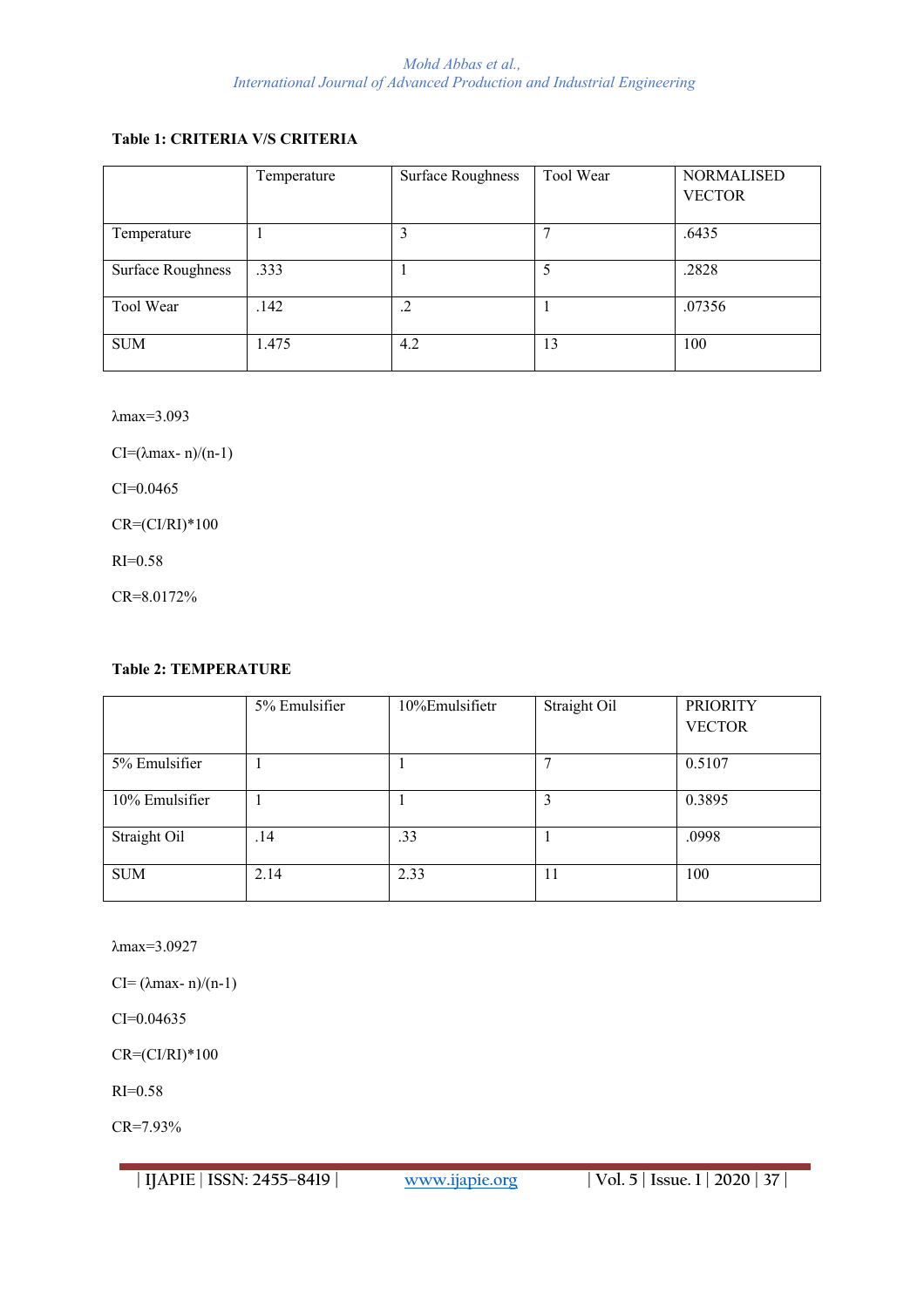# **Table 3: SURFACE ROUGHNESS**

|                | 5% Emulsifier | 10% Emulsifietr | Straight Oil | <b>PRIORITY</b> |
|----------------|---------------|-----------------|--------------|-----------------|
|                |               |                 |              | <b>VECTOR</b>   |
|                |               |                 |              |                 |
| 5% Emulsifier  |               | 3               |              | 0.64338         |
|                |               |                 |              |                 |
| 10% Emulsifier | .3333         |                 | 5            | 0.2828          |
| Straight Oil   | .1428         | .22             |              | .07374          |
|                |               |                 |              |                 |
| <b>SUM</b>     | 1.4761        | 4.2             | 13           | 100             |
|                |               |                 |              |                 |

λmax=3.0960

CI=  $(\lambda$ max- n)/(n-1)

CI=0.0480

 $CR = (CI/RI)^*100$ 

RI=0.58

CR=8.2%

# **Table 4: TOOL WEAR**

|                | 5% Emulsifier | 10% Emulsifietr | Straight Oil | <b>PRIORITY</b> |
|----------------|---------------|-----------------|--------------|-----------------|
|                |               |                 |              | <b>VECTOR</b>   |
| 5% Emulsifier  |               |                 |              | 0.6333          |
|                |               |                 |              |                 |
| 10% Emulsifier | 0.3333        |                 | 3            | 0.26049         |
|                |               |                 |              |                 |
| Straight Oil   | $\cdot$ .2    | .333            |              | 0.10613         |
| <b>SUM</b>     | 2.14          | 2.33            | 11           | 100             |

λmax=3.0549

CI=  $(\lambda$ max- n)/(n-1)

CI=0.0774

 $CR = (CI/RI)^*100$ 

RI=0.58

CR=4%

**| IJAPIE** | **ISSN: 2455–8419 | www.ijapie.org | Vol. 5 | Issue. 1 | 2020 | 38 |**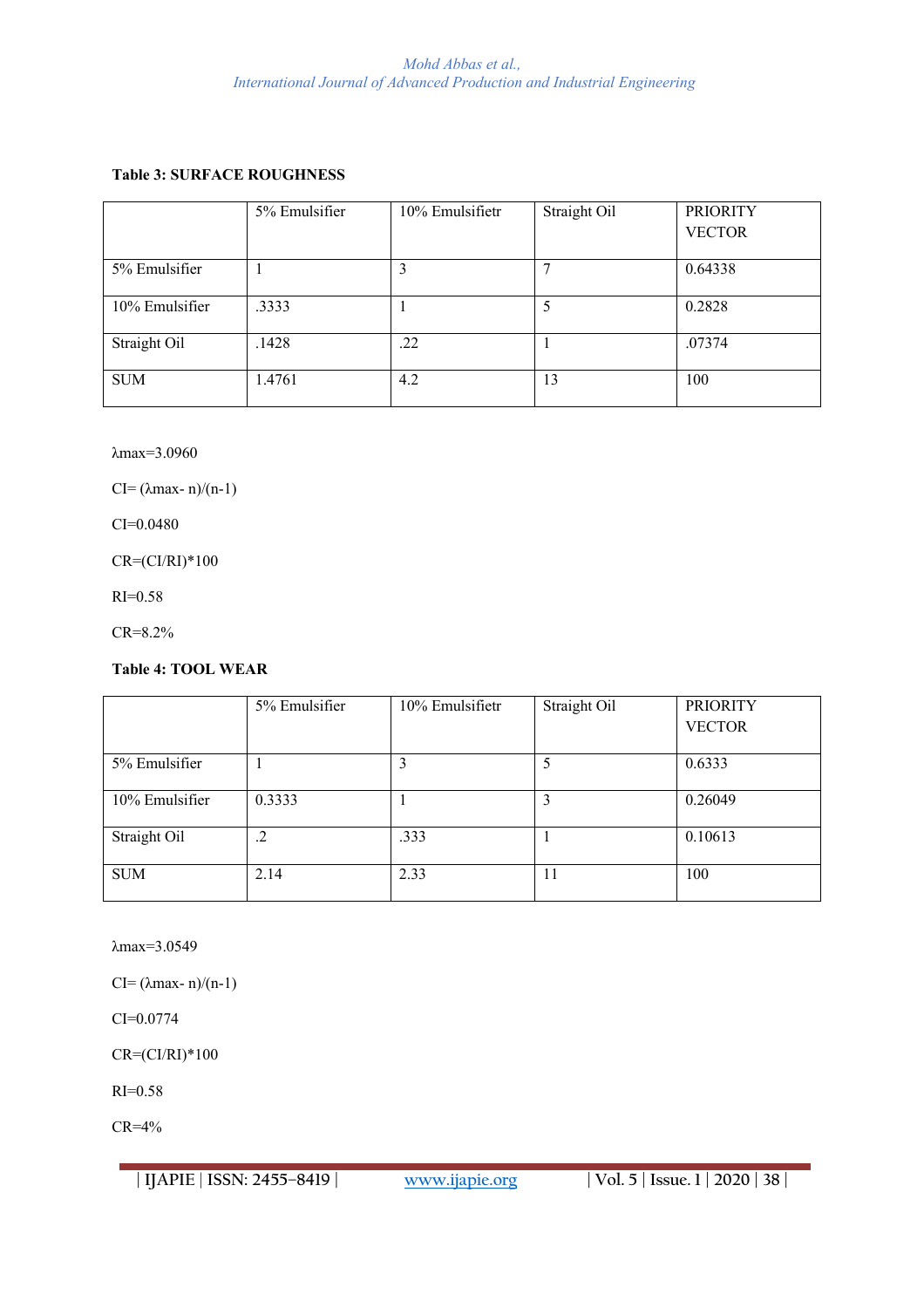# **VIKOR PROCEDURE:**

Multi criteria decision making (MCDM) is one of the most prevalent methods for resolving conflict management issues (Deng & Chan, 2011). MCDM deals with decision and planning problems by consideration of multiple criteria and the importance of each (Haleh&Hamidi, 2011). Among the many MCDM methods, VIKOR is a compromise ranking method to optimize the multi-response process (Opricovic, 1998). It uses a multi criteria ranking index derived by comparing the closeness of each criterion to the ideal alternative. The core concept of VIKOR is the focus on ranking and selecting from a set of alternatives in the presence of conflicting criteria (Opricovic, 2011). In VIKOR, the ranking index is derived by considering both the maximum group utility and minimum individual regret of the opponent (Liou, Tsai, Lin, &Tzeng, 2011).

VIKOR denotes the various n alternatives as a1 , a2 ,. . ., an. For an alternative ai , the merit of the jth aspect is represented by fij; that is, fij is the value of the jth criterion function for the alternativeai , n being the number of criteria.

The VIKOR procedure is divided into the following five steps:

STEP1: Identify the overall objective ,criteria , sub criteria and its different alternatives. Assign qualitative or quantitative value to each criteria and develop decision natrix

Step 2: Frame normalized decision matrix using equation

Step 3: Weights (Wi) for criteria are calculated using AHP

Step 4: Calculate the best (Xij)max and the worst (Xij)min values for all critera

Step5: Calculate the values for Ei and Fi and Pi using equation

Step6: On the basis of Pi arrange it in ascending order and find the minimum values of Pi

## **Criteria of Fluids**

Temperature ( C1), Surface Roughness( C2), Tool Wear ( C3),

## **Table 5: List of alternative Fluids**

| SCF1             | Neem with 5% emulsifier   |
|------------------|---------------------------|
| SCF <sub>2</sub> | Neem with 10% emulsifier  |
| SCF3             | Traditional cutting fluid |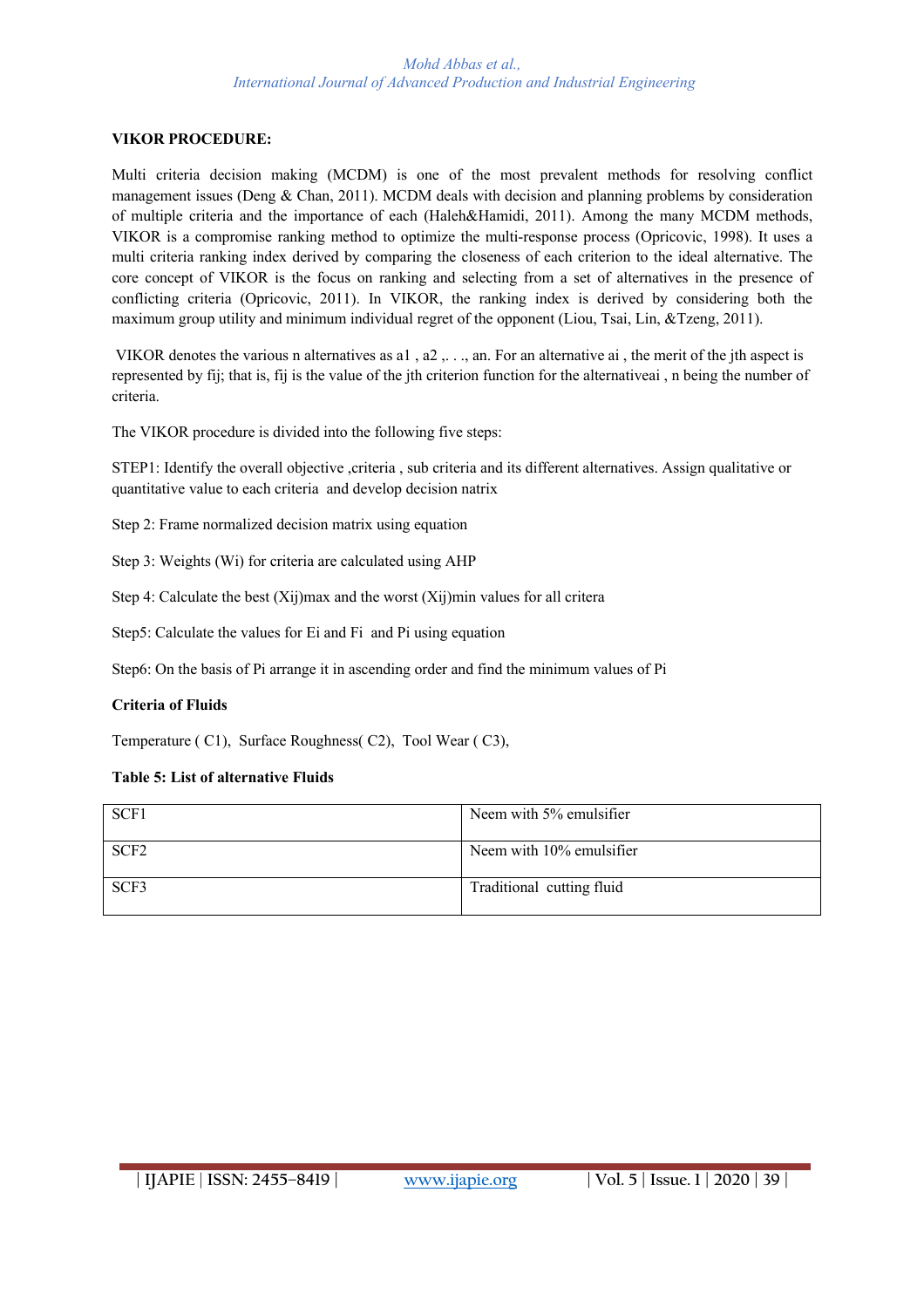| Alternative      | C <sub>1</sub> | C <sub>2</sub> | C <sub>3</sub> |
|------------------|----------------|----------------|----------------|
| SCF1             | 0.5107         | 0.64338        | 0.6333         |
| SCF <sub>2</sub> | 0.3895         | 0.2828         | 0.26049        |
| SCF3             | 0.0998         | 0.0737         | 0.10613        |
| Weights          | 0.6435         | 0.2828         | 0.97356        |

# **Table 6: Criteria of Fluids with alternative Fluids**

Step-4: Determination of the best, i.e.(*Xij*)*Max*and the worst, i.e.(*Xij*)*Min*values for all criteria.

Table.7. (*Xij*)*Max*and(*Xij*)*Min*values for all the criteria

| Criteria          | C <sub>1</sub> | C <sub>2</sub> | C <sub>3</sub> |
|-------------------|----------------|----------------|----------------|
| $^{(X}ij)$ Max    | 0.5107         | 0.6433         | 0.6333         |
| $^{(X}$ ij) $Min$ | 0.0998         | 0.0998         | 0.1061         |
|                   |                |                |                |

Step-5-6-7: Calculate the values of  $E_i$ ,  $F_i$  and  $P_i$  (Performance Index value)

Table.8. *E* ,*F* and *P values*

| Alternative      | E <sub>i</sub> | Fi        | P <sub>i</sub> |
|------------------|----------------|-----------|----------------|
| SCF1             | $-2.974$       | $-0.4430$ | 1.103          |
| SCF <sub>2</sub> | $-0.7965$      | 0.1899    | 0.166          |
| SCF3             | $-1.7051$      | $-0.4057$ | 0.142          |